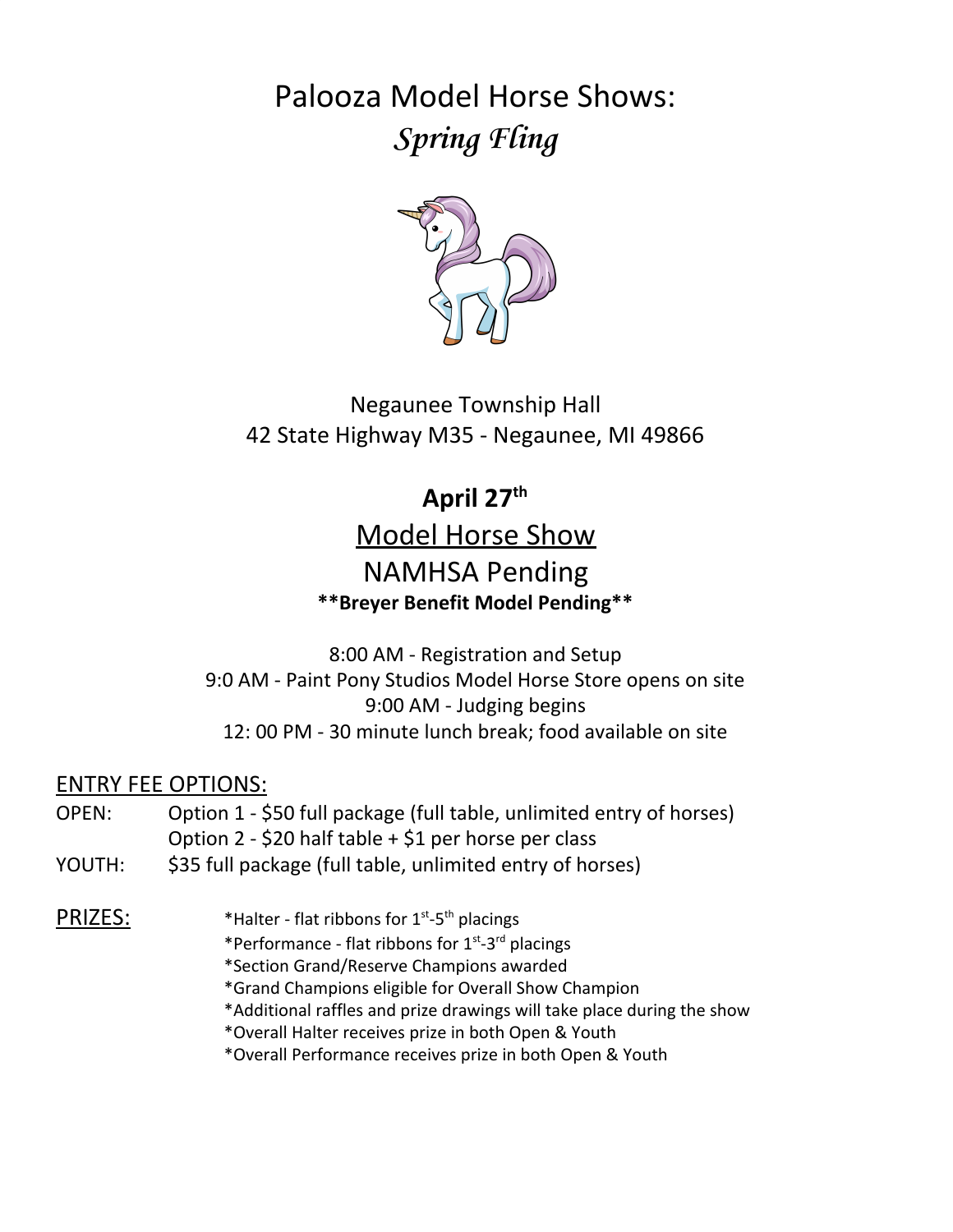Please fill out the registration paperwork below and mail to the listed address by *April 19*<sup>th</sup>. No table will be held if registration and payment are not received. Send registration and make checks payable to:

|                                                         | <b>Paint Pony Studios</b><br><b>Attn: Palooza Show Series</b><br>43 Longyear Drive<br>Negaunee, MI 49866                                                             |
|---------------------------------------------------------|----------------------------------------------------------------------------------------------------------------------------------------------------------------------|
|                                                         |                                                                                                                                                                      |
| <b>REGISTRATION FORM:</b>                               |                                                                                                                                                                      |
|                                                         | Initials (3): ____________                                                                                                                                           |
| Division (Circle one)*: YOUTH / OPEN                    |                                                                                                                                                                      |
| *YOUTH = 13 years and under / OPEN = 14 years and above |                                                                                                                                                                      |
| <b>Address:</b>                                         |                                                                                                                                                                      |
| Phone #:                                                |                                                                                                                                                                      |
|                                                         |                                                                                                                                                                      |
| Please choose a table package:                          |                                                                                                                                                                      |
| Option 1: ______<br><b>Option 2: ______</b>             |                                                                                                                                                                      |
|                                                         | Stop by for fun and games on Friday night!<br>Come to the Negaunee Township Hall for 6:30pm to claim a table and stick around<br>for refreshments and fun at 7:00pm. |

**Proceeds to go benefit the Manes & Tails Model Horse 4H Club.**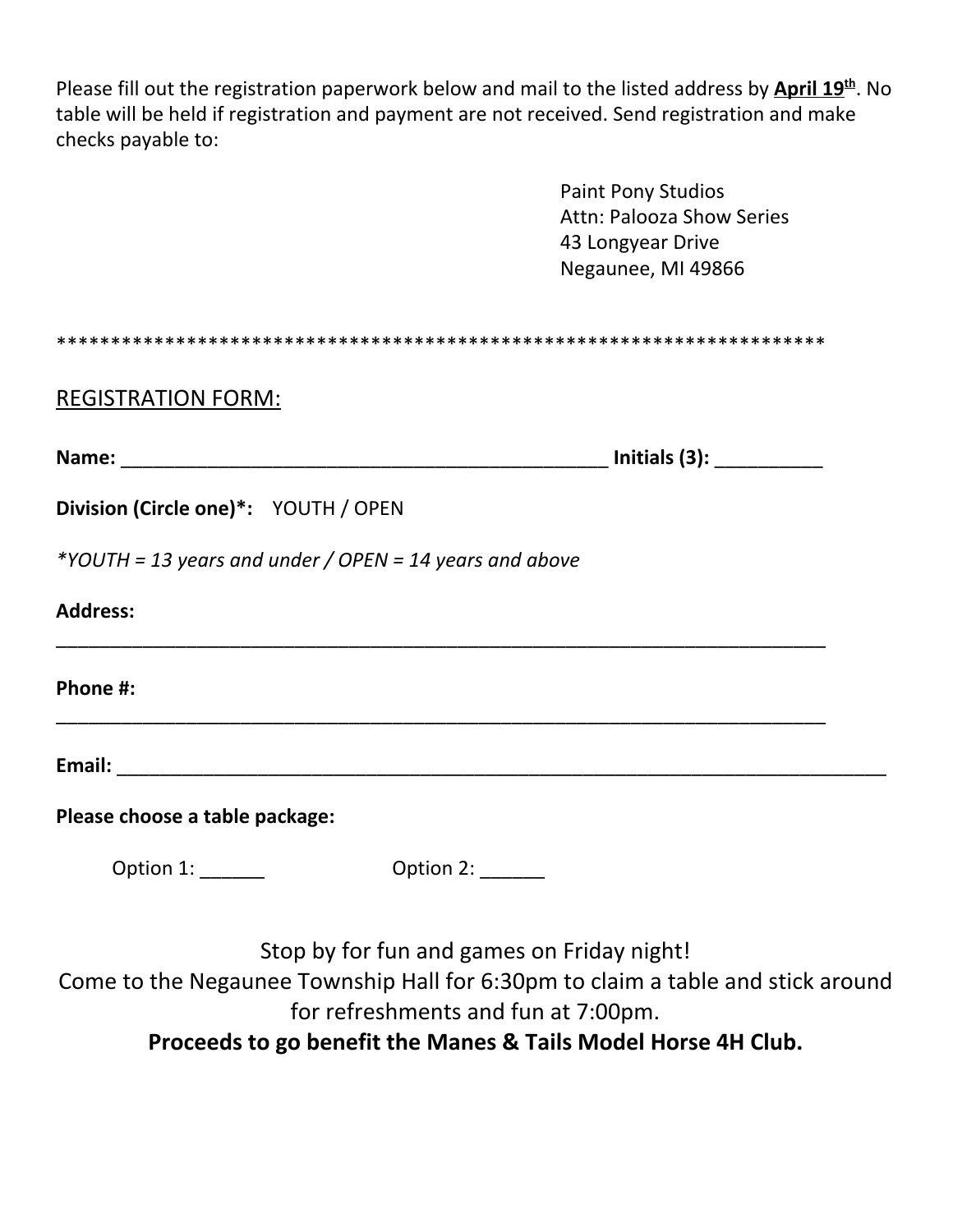## **OPEN SHOW (OF TRAD/CLASSIC)**

#### **Sport**

1. TB/STB

- 2. Warmbloods
- 3. American Sport
- (North/Central/South)
- 4. European/Other Sport
- 5. Carriage

#### **Light/Gaited/Spanish**

- 6. Arabian
- 7. Part-Arab/NSH
- 8. Spanish
- 9. American Gaited Breeds

10. Other Light/Gaited

#### **Draft**

- 11. British/UK Draft
- 12. European Draft
- 13. American/Other Draft

#### **Pony**

- 14. Welsh Pony & Cob (all sections)
- 15. Other UK Pony
- 16. European/Australian/African/Asian
- 17. North/South American Pony
- 18. Other Pony

#### **Stock**

- 19. Quarter Horse
- 20. Paint
- 21. Appaloosa
- 22. Mustang (all types)
- 23. Other Stock

## **Long-Ear/Other Pure**

- 24. Donkey/Mule
- 25. Zebra/Other Primitive Breed
- 26. Mixed/Grade/Other Pure

#### **Foals**

- 27. Sport Breed Foals
- 28. Light/Gaited/Spanish Breed Foals
- 29. Draft Breed Foals
- 30. Pony Breed Foals
- 31. Stock Breed Foals
- 32. Long-Ear/Other Foals

#### **OF OPEN MINI DIVISION**

*(Pebbles, Corral Pal, Schleich, Stablemate, Chip, Micro)*

- 1. Sport Breeds
- 2. Light Breeds
- 3. Gaited Breeds
- 4. Spanish Breeds
- 5. Draft Breeds
- 6. Pony Breeds
- 7. Stock Breeds
- 8. Long-Ear/Other Breeds
- 9. Foals
- 10. Collectability (MUST have documentation)
- 11. Fantasy
- 12. Other Animal
- 13. Performance

#### **1 st & 2nd place entries in each (breed) section qualify for Section Champions. Section Grands qualify for Overall Grand Champion.**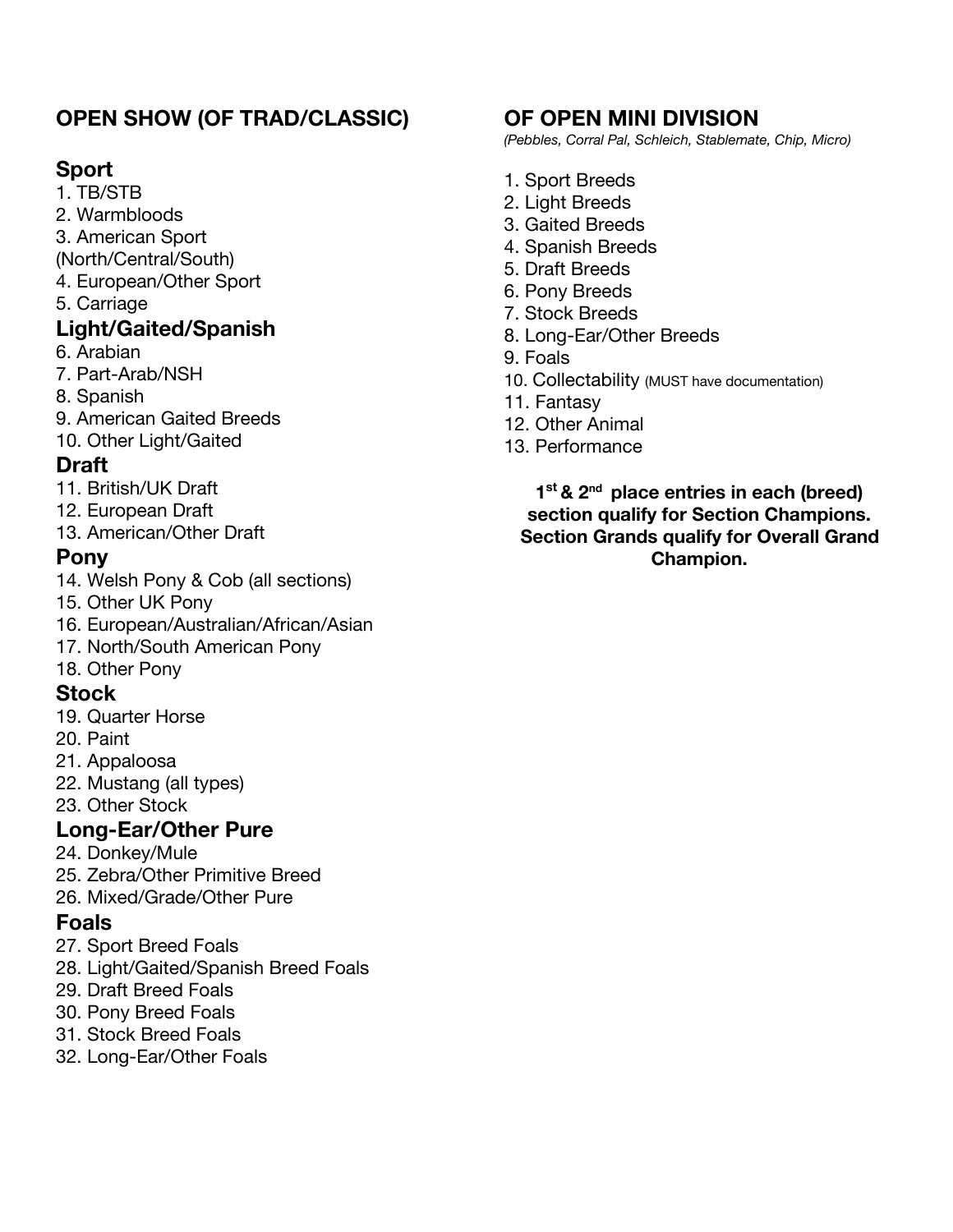### **OPEN SHOW (CM/AR TRAD/CLASSIC)**

#### **Sport**

1. TB/STB 2. Warmbloods

- 3. American Sport
- (North/Central/South)
- 4. European/Other Sport
- 5. Carriage

### **Light/Gaited/Spanish**

- 6. Arabian
- 7. Part-Arab/NSH
- 8. Spanish
- 9. American Gaited Breeds
- 10. Other Light/Gaited

### **Draft**

- 11. British/UK Draft
- 12. European Draft
- 13. American/Other Draft

### **Pony**

- 14. Welsh Pony & Cob (all sections)
- 15. Other UK Pony
- 16. European/Australian/African/Asian
- 17. North/South American Pony

#### 18. Other Pony

## **Stock**

- 19. Quarter Horse
- 20. Paint
- 21. Appaloosa
- 22. Mustang (all types)
- 23. Other Stock

# **Long-Ear/Other Pure**

- 24. Donkey/Mule
- 25. Zebra/Other Primitive Breed
- 26. Mixed/Grade/Other Pure

### **Foals**

- 27. Sport Breed Foals
- 28. Light/Gaited/Spanish Breed Foals
- 29. Draft Breed Foals
- 30. Pony Breed Foals
- 31. Stock Breed Foals
- 32. Long-Ear/Other Foals

# **CM/AR OPEN MINI DIVISION**

*(Pebbles, Corral Pal, Schleich, Stablemate, Chip, Micro)*

- 1. Sport Breeds
- 2. Light Breeds
- 3. Gaited Breeds
- 4. Spanish Breeds
- 5. Draft Breeds
- 6. Pony Breeds
- 7. Stock Breeds
- 8. Long-Ear/Other Breeds
- 9. Foals
- 10. Workmanship
- 11. Fantasy
- 12. Other Animal
- 13. Performance

**1 st & 2nd place entries in each (breed) section qualify for Section Champions. Section Grands qualify for Overall Grand Champion.**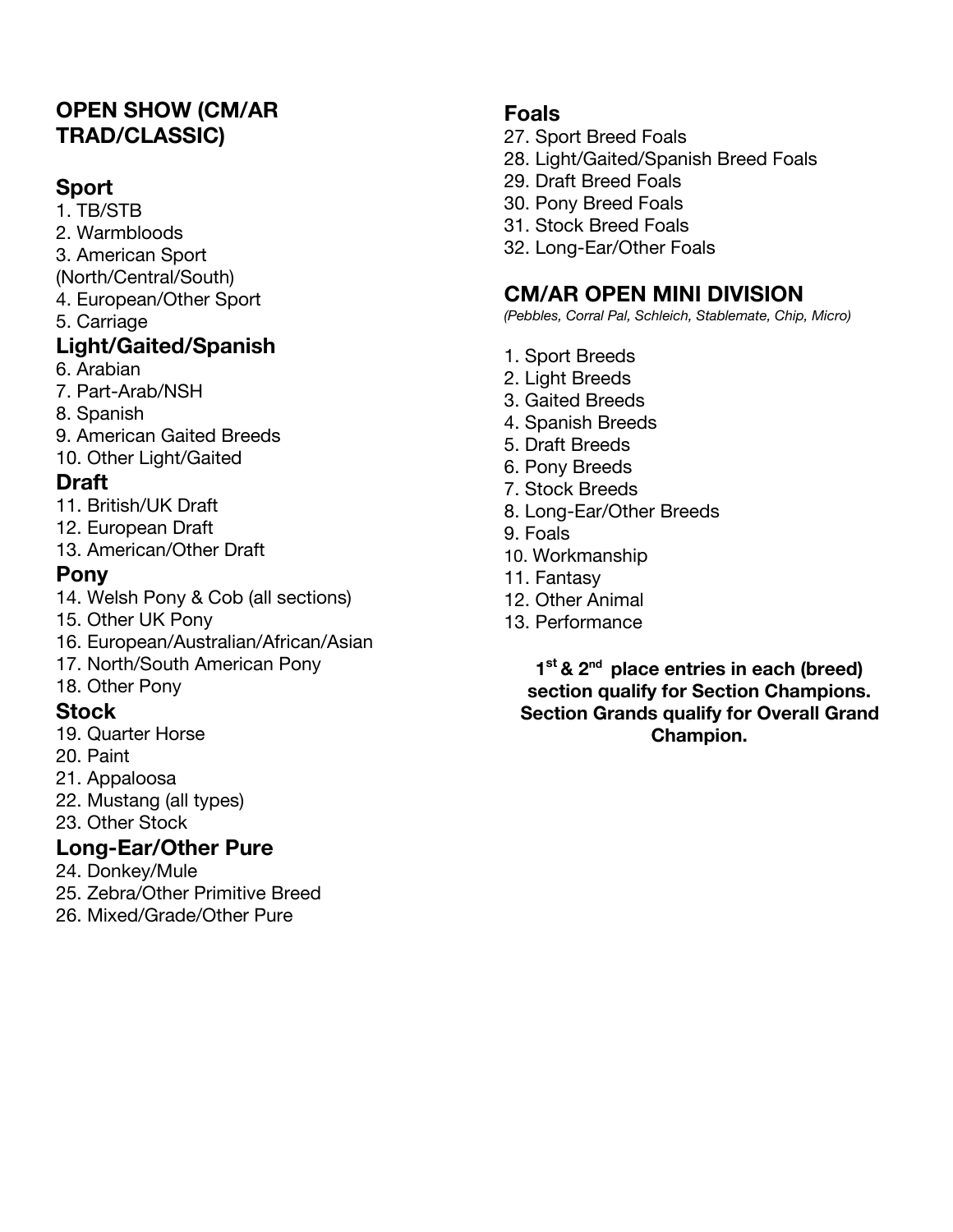# **YOUTH SHOW (OF TRAD/CLASSIC)**

#### **Sport**

- 1. TB/STB
- 2. Warmbloods
- 3. American Sport
- (North/Central/South) 4. European/Other Sport
- 5. Carriage
- **Light/Gaited/Spanish**
- 6. Arabian
- 7. Part-Arab/NSH
- 8. Spanish
- 9. American Gaited Breeds
- 10. Other Light/Gaited

## **Draft**

- 11. British/UK Draft
- 12. European Draft
- 13. American/Other Draft

## **Pony**

- 14. Welsh Pony & Cob (all sections)
- 15. Other UK Pony
- 16. European/Australian/African/Asian
- 17. North/South American Pony

## 18. Other Pony

## **Stock**

- 19. Quarter Horse
- 20. Paint
- 21. Appaloosa
- 22. Mustang (all types)
- 23. Other Stock

# **Long-Ear/Other Pure**

- 24. Donkey/Mule
- 25. Zebra/Other Primitive Breed
- 26. Mixed/Grade/Other Pure

# **Foals**

- 27. Sport Breed Foals
- 28. Light/Gaited/Spanish Breed Foals
- 29. Draft Breed Foals
- 30. Pony Breed Foals
- 31. Stock Breed Foals
- 32. Long-Ear/Other Foals

### **CM/AR Breed**

- 33. Sport Breed
- 34. Light/Gaited/Spanish Breed
- 35. Draft Breed
- 36. Pony Breed
- 37. Stock Breed
- 38. Long-Ear/Other (Pure/Mix/Etc.)
- 39. Unrealistic

### **Miscellaneous\***

- 40. Decorator
- 41. Fantasy
- 42. Other Animal
- 43. Most Loved (with short story)
- 44. Mare & Foal
- 45. Worn/Broken
- 46. Special Run/Limited Run
- 47. Vintage
- 48. Regular Run

# **OF YOUTH MINI DIVISION**

(Pebbles, Corral Pal, Schleich, Stablemate, Chip, Micro)

- 1. Sport Breeds
- 2. Light Breeds
- 3. Gaited Breeds
- 4. Spanish Breeds
- 5. Draft Breeds
- 6. Pony Breeds
- 7. Stock Breeds
- 8. Long-Ear/Other Breeds
- 9. Foals
- 10. Custom (CM) / Artist Resin (AR)
- 11. Fantasy
- 12. Other Animal
- 13. Performance

**\*Misc. classes (in Trad/Classic and Mini) do not count towards Overall Grand Champion. There will be no Section Champion for this division.**

**1 st & 2nd place entries in each (breed) section qualify for Section Champions. Section Grands qualify for Overall Grand Champion. \*\*YOUTH CLASSES ARE NON-NAN\*\***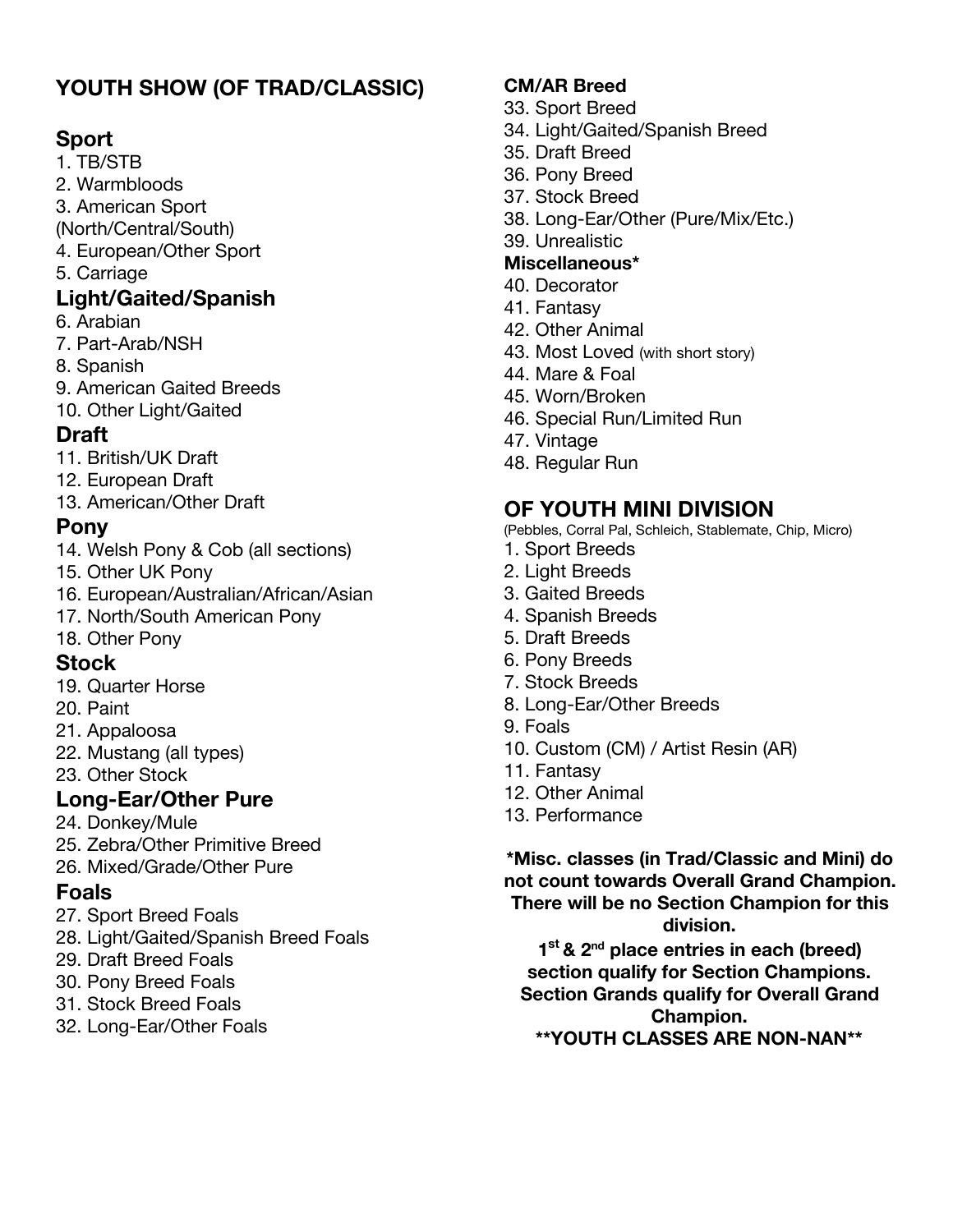### **Collectability (OF Trad/Classic)**

- 1. Decorator
- 2. Fantasy
- 3. Vintage (1950 2000)
- 4. Models 2001 Current
- 5. BreyerFest/Event SR
- 6. Runs of 50 & Under
- 7. Other Special Run/Limited Run
- 8. Web/Magazine Special
- 9. Connoisseur
- 10.Premiere Club
- 11.Vintage Club
- 12.Other Animal

**Division Champion**

### **Workmanship (CM/AR Trad/Classic)**

- 1. Decorator
- 2. Fantasy
- 3. Other Animal
- 4. Pinto
- 5. Appaloosa
- 6. Black/Gray (solid)
- 7. Bay/Chestnut (solid)
- 8. Dilute (solid; Palomino, Perlino, etc.)
- 9. Buckskin/Dun (solid)
- 10.Any Other Color
- 11.Re-Sculpt & Drastic CM

**Division Champion**

#### **1 st & 2nd place entries in each class qualify for Division Champions.**